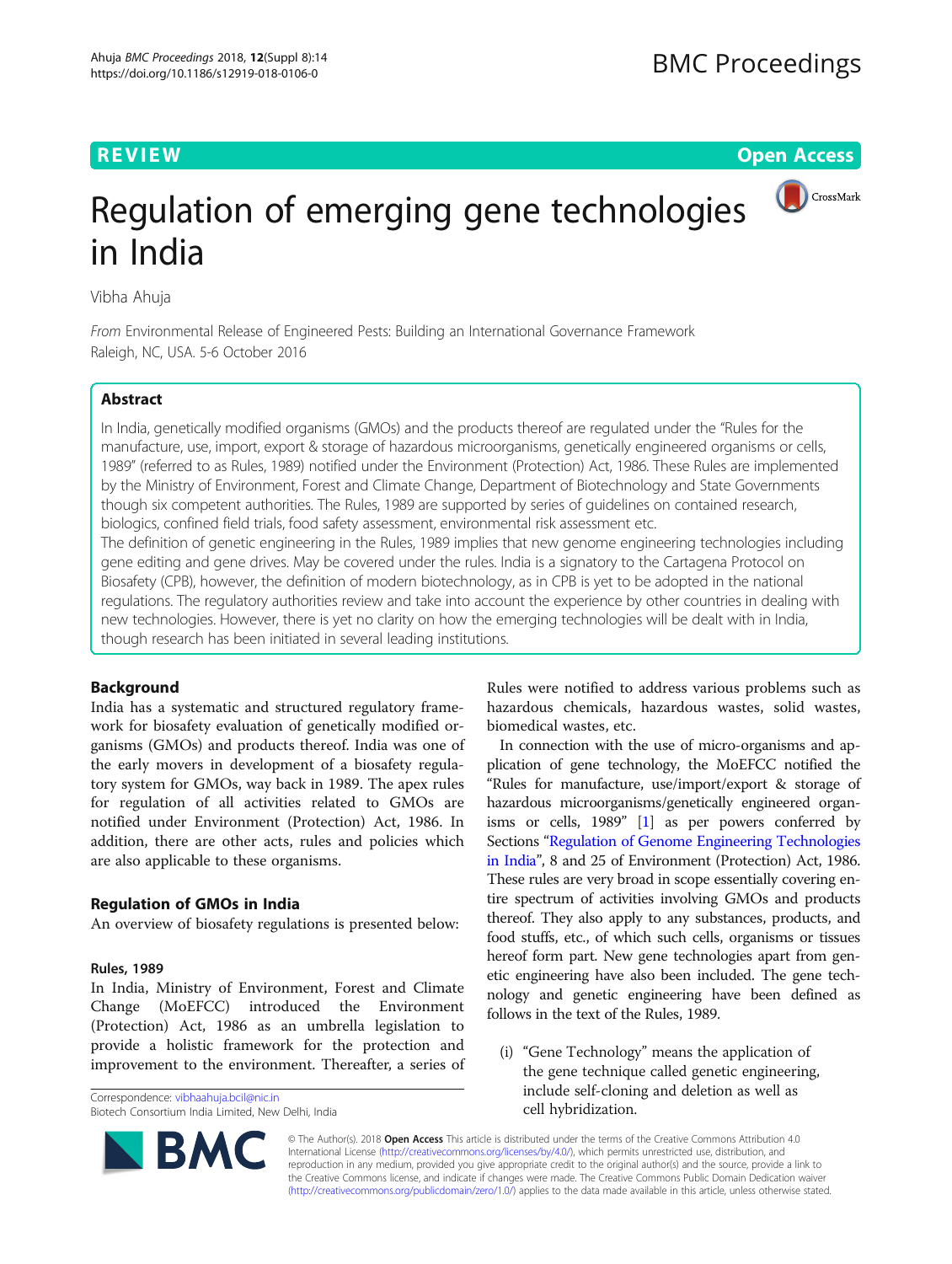(ii) "Genetic engineering" means the technique by which heritable material, which does not usually occur or will not occur naturally in the organism or cell concerned, generated outside the organism, or the cell is inserted into said cell or organism. It shall also mean the formation of new combinations of genetic material by incorporation of a cell into a host cell, where they occur naturally (self-cloning) as well as modification of an organism or in a cell by deletion and removal of parts of the heritable material.

Rules, 1989 are implemented by MoEFCC jointly with the Department of Biotechnology (DBT), Ministry of Science & Technology and state governments. Six Competent Authorities and their composition have been notified under these Rules that includes:

- 1. rDNA Advisory Committee (RDAC)
- 2. Institutional Biosafety Committee (IBSC)
- 3. Review Committee on Genetic Manipulation (RCGM)
- 4. Genetic Engineering Appraisal Committee (GEAC)
- 5. State Biotechnology Coordination committee (SBCC)
- 6. District Level Committee (DLC)

While the RDAC is advisory in function, the IBSC, RCGM, and GEAC are responsible for regulating function. SBCC and DLC are for monitoring purposes.

The role of each of the committees is summarized in Table 1 and detailed below:

(i) Recombinant DNA Advisory Committee (RDAC): This committee constituted by the DBT takes note of developments in biotechnology at national and international levels. The RDAC is advisory in nature and expected to give recommendations from time to time on safety regulations in research and applications of GMOs and products thereof. This Committee prepared the Recombinant DNA Biosafety Guidelines in 1990,

which were adopted by the Government for conducting research and handling of GMOs in India.

- (ii) Institutional Biosafety Committee (IBSC): It is necessary that each institution intending to carry out research activities involving genetic manipulation of microorganisms, plants or animals should constitute the IBSC. The IBSCs comprise of the head of the organization, scientists engaged in DNA work, a medical expert and a nominee of the DBT. The IBSC is the nodal point for interaction within the institution for implementation of the guidelines.
- (iii)Review Committee on Genetic Manipulation (RCGM): The RCGM functions as a body under the DBT to monitor the safety related aspects in respect of on-going research projects and activities involving GE organisms/hazardous microorganisms. RCGM is also mandated to bring out manuals of guidelines specifying procedure for regulatory process with respect to activities involving GE organisms in research, use and applications with a view to ensure environmental safety. The RCGM includes representatives of scientific departments/ organizations in the country viz. Indian Council of Medical Research (ICMR), Indian Council of Agricultural Research (ICAR), Council of Scientific and Industrial Research (CSIR) and other experts in their individual capacity.
- (iv)Genetic Engineering Appraisal Committee (GEAC): GEAC is the apex committee functioning in MoEFCC and has representatives from concerned ministries/agencies and experts. GEAC is chaired by a senior officer of MoEFCC and co-chaired by expert nominated by DBT. GEAC is responsible for approval of activities involving large scale use of hazardous microorganisms and recombinant products in research and industrial production from the environment angle.
- (v) State Biotechnology Coordination Committee (SBCC): SBCC is constituted in each State where research and applications of GMOs are underway.

| Table 1 Six competent authorities |  |
|-----------------------------------|--|
|-----------------------------------|--|

| Statutory committee                                  | Function                                                                             | Administrating agency                                                                    |  |
|------------------------------------------------------|--------------------------------------------------------------------------------------|------------------------------------------------------------------------------------------|--|
| rDNA Advisory Committee (RDAC)                       | Advise on biosafety of emerging<br>technologies                                      | Department of Biotechnology, Ministry of<br>Science and Technology                       |  |
| Institutional Biosafety Committee (IBSC)             | R&D and Contained Experiments                                                        | Set up in registered Institutions, Universities<br>and Private Companies; report to RCGM |  |
| Review Committee on Genetic Manipulation<br>(RCGM)   | Scientific risk assessment of plants, animals,<br>biopharma, microbes and Guidelines | Department of Biotechnology, Ministry of<br>Science and Technology                       |  |
| Genetic Engineering Appraisal Committee<br>(GEAC)    | Final Approval for environmental release<br>including confined field trials          | Ministry of Environment and Forests and<br>climate change                                |  |
| State Biotechnology Coordination<br>committee (SBCC) | For monitoring and supervision at state level                                        | Concerned State Governments                                                              |  |
| District Level Committee (DLC)                       | Depending upon the need for local<br>supervision and compliance                      |                                                                                          |  |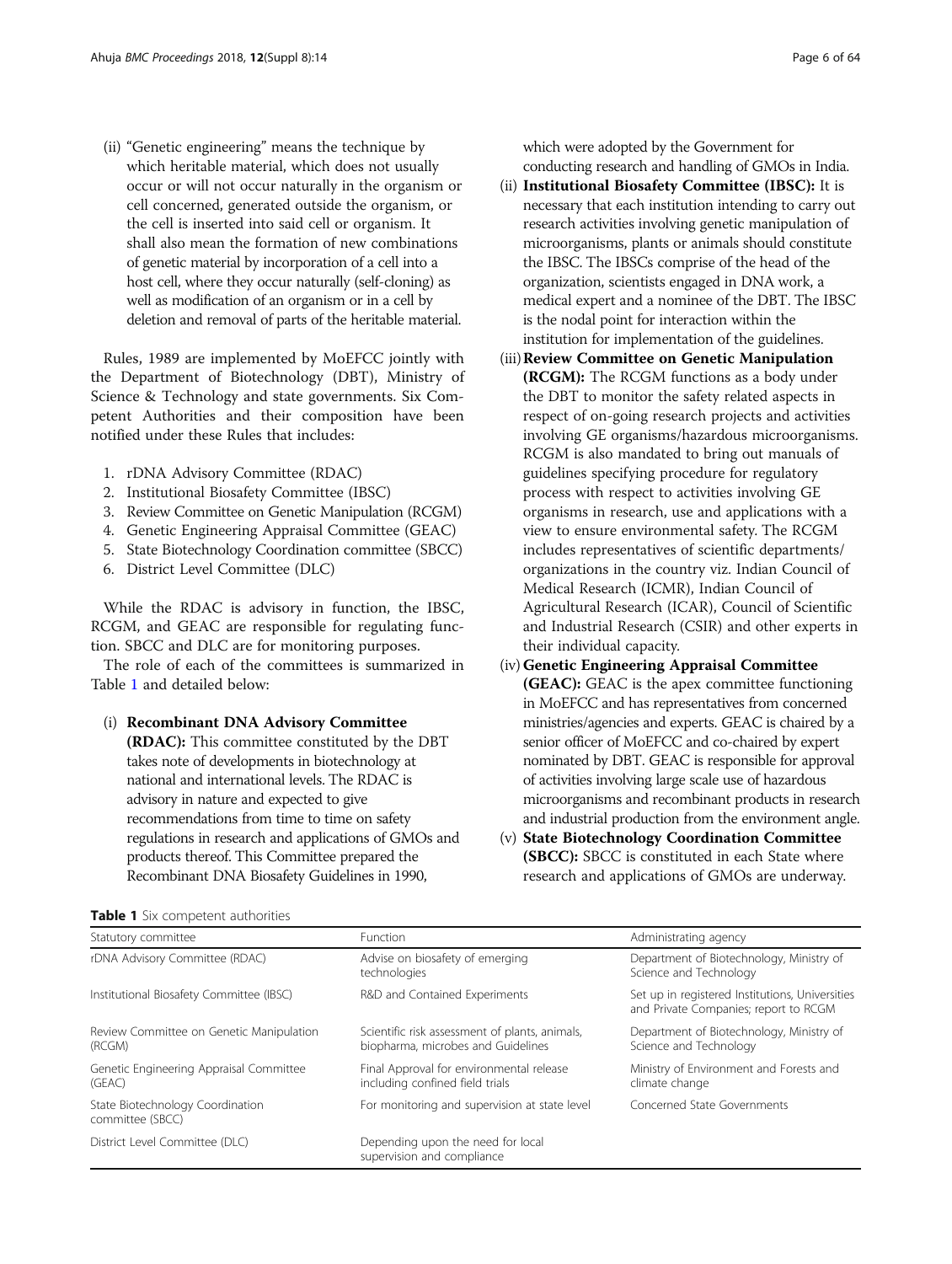SBCC is headed by the Chief Secretary of the State and has primarily monitoring responsibilities:

(vi) District Level Committee (DLC): DLCs are constituted in districts, wherever required to monitor the safety regulations in installation engaged in the use of GMOs/hazardous microorganisms and its applications in the environment. Each DLC is headed by the District Collector (officer responsible for administration of a district) with officers concerned with public health, environment, pollution control etc. at the district level. The interactive mechanisms between committees have also been provided in Rules, 1989. All IBSCs are required to review the applications and submit their recommendations and reports to RCGM. RCGM review and gives its recommendation for large scale activities, field trials and environmental release to GEAC. DLCs are also required to regularly submit its report to the SBCC/GEAC.

In addition to the above, various sub-committees and expert committees are constituted by RCGM and GEAC on a case by case basis. Such committees comprise of experts from various disciplines drawn from public sector institutions to prepare and review various guidelines and biosafety data. Central Compliance Committees are also set up for monitoring of confined field trials on case by case basis. An example of functioning of regulatory system for confined field trials and environmental release of a GE plant is illustrated in Fig. 1.

# Approvals and prohibitions

Rules, 1989 provide for compliance of the biosafety safeguards and any violation and non-compliance in this area attracts punitive actions provided under the EPA, 1986. The approvals and prohibitions under Rules 1989 are summarized below:

- No person shall import, export, transport, manufacture, process, use or sell any GMOs, substances or cells except with the approval of the GEAC.
- Use of pathogenic organisms or GMOs or cells for research purpose shall only be allowed in laboratories or inside laboratory areas notified for this purpose under the EPA, 1986.
- Any person operating or using GMOs for scale up or pilot operations shall have to obtain permission from GEAC.
- Experiments for the purpose of education involving GMOs can be undertaken with the oversight of IBSCs.
- Deliberate or unintentional release of GMOs not allowed.
- Production in which GMOs are generated or used shall not be commenced except with the approval of GEACAll approvals shall be for a period of 4 years at first instance renewable for 2 years at a time.
- GEAC shall have powers to revoke approvals in case of:<br>i Any new information on harmful effects
	- i. Any new information on harmful effects of GMOs.

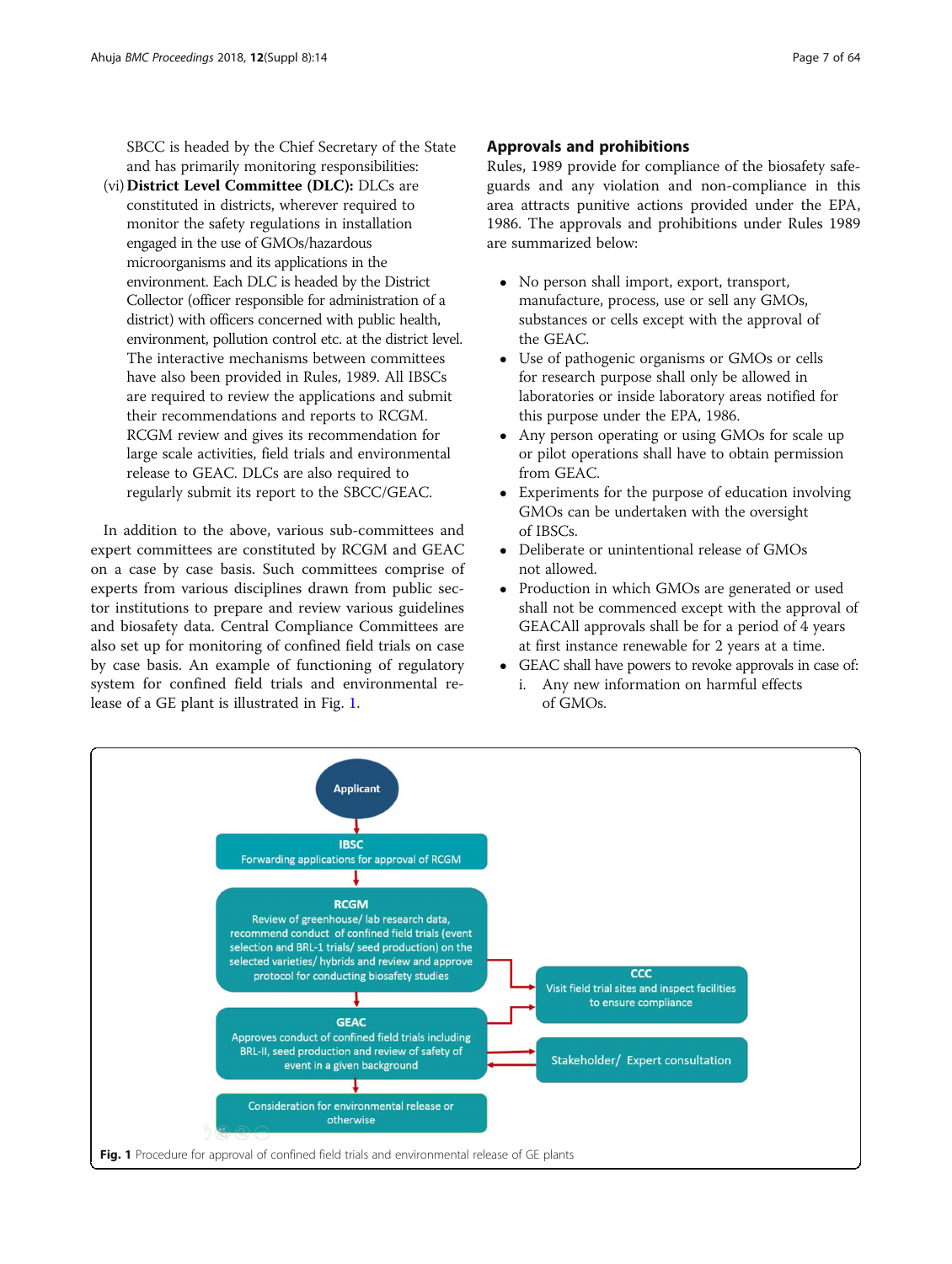- ii. GMOs cause such damage to the environment as could not be envisaged when approval was given.
- iii. Non-compliance of any conditions stipulated by GEAC.

# Supervision and penalties

GEAC supervises the implementation of the terms and conditions laid down in connection with the approvals accorded by it. GEAC may carry out supervision through SBCC, DLC or any authorized person. If orders are not complied, SBCC/DLC may take suitable measures at the expenses of the person who is responsible. In case of immediate interventions to prevent any damage, SBCC and DLC can take suitable measures and the expenses incurred will be recovered from the person responsible.

Various notifications have also issued under Rules, 1989 from time to time to address issues such as empowering Seed Inspectors/Seed Analyst/Laboratories notified under Seed Act under Environment (Protection) Act, 1986, exempting certain categories of recombinant pharmaceutical products, GM food stuffs, ingredients in food stuffs, and additives from the purview of Rules, 1989.

### Other relevant rules and policies

In addition to Rules, 1989, other Acts and Rules, also refer to specific activities/products involving GMOs [\[2](#page-6-0)]. These include Plant Quarantine Order, 2003. Biological Diversity Act, 2002 and Food Safety and Standards Act, 2006. Table 2 summarizes relevant Acts/Rules regulating GMOs in India.

# Guidelines for safety assessment of GMOs

A series of guidelines for safety assessment procedures to be followed at various stages of development of GMOs i.e. research, confined field trials, food safety assessment, and environmental risk assessment have been adopted under Rules, 1989 from time to time. Issuance of guidelines by regulatory authorities in India corresponds to the research and development activities. Recombinant DNA Safety Guidelines primarily focussing on research and development activities on GMOs, shipment and importation for laboratory research etc. were adopted in 1990 within a year of notification of Rules, 1989. These guidelines provide guidance on containment measures to be followed for various categories of organisms based on risk category. Appropriate practices, equipment and facilities necessary for safeguards in handling organisms, plants, and animals have been provided [[3\]](#page-6-0). As the active research was initiated in transgenic plants in nineties in India, Guidelines for research in transgenic plants were issued in 1998 by DBT to provide guidance for recombinant DNA research on plants. The guidelines also provide for design of a greenhouse and safeguards to be followed in field trials [[4\]](#page-6-0). Guidelines and Standard Operating Procedures for conduct of confined field trials of regulated GE Plants were issued by DBT and MoEFCC in 2008 [[5](#page-6-0)].

Guidelines for the Safety Assessment of Foods Derived from Genetically Engineered (GE) Plants were prepared by the Indian Council of Medical Research and adopted by RCGM and GEAC in 2008 [[6](#page-6-0)]. These guidelines provide guidance on principles and steps on food safety assessment of GE plants and are based on guidelines and principles of Codex Alimentarius Commission, 2003. A series of accompanying protocols were prepared by DBT [[7\]](#page-6-0). The guidelines include three appendices on dossier preparation checklist, Codex Alimentarius principles for the risk analysis of foods derived from modern biotechnology, safety assessment of foods derived from GE plants modified for nutritional or health benefits and food safety assessment in situations of low level presence of GE plant material in food.

MoEFCC in association with the DBT has recently adopted a set of three documents to strengthen the environmental risk assessment of GE plants in India. These include Guidelines for the Environmental Risk Assessment of Genetically Engineered Plants, 2016; Environmental

Table 2 Relevant acts and rules regulating GMOs in India

| S. no.           | Act/Rules                                                                                                                                                          | Implemented by                                        | Activities covered                                                                                                                                                                                                                                           |
|------------------|--------------------------------------------------------------------------------------------------------------------------------------------------------------------|-------------------------------------------------------|--------------------------------------------------------------------------------------------------------------------------------------------------------------------------------------------------------------------------------------------------------------|
|                  | Rules for the Manufacture, Use, Import,<br>Export and Storage of Hazardous<br>Micro-organisms/ Genetically Engineered<br>Organisms or Cells, 1989 issued under EPA | Ministry of Environment, Forest and Climate<br>Change | Cover entire spectrum of activities involving<br>GMOs and products thereof including sale,<br>storage, exportation, importation,<br>production, manufacturing, packaging, etc.<br>Food stuffs have been moved out of the<br>purview of Rules, 1989 recently. |
| 2.               | Plant Quarantine (Regulation For Import Into<br>India) Order 2003                                                                                                  | Ministry of Agriculture & Farmers Welfare             | Covers regulation of import of germplasm/<br>GMOs/transgenic plant material for<br>research purpose.                                                                                                                                                         |
| $\overline{3}$ . | Biological Diversity Act, 2002                                                                                                                                     | National Biodiversity Authority                       | Regulates the use of biological resources<br>including genes used for improving crops<br>and livestock through genetic intervention.                                                                                                                         |
| $\overline{4}$ . | The Food Safety and Standards Act, 2006                                                                                                                            | Food Safety and Standards Authority<br>of India       | Regulates manufacture, storage, distribution,<br>sale and import of food which includes<br>GM food.                                                                                                                                                          |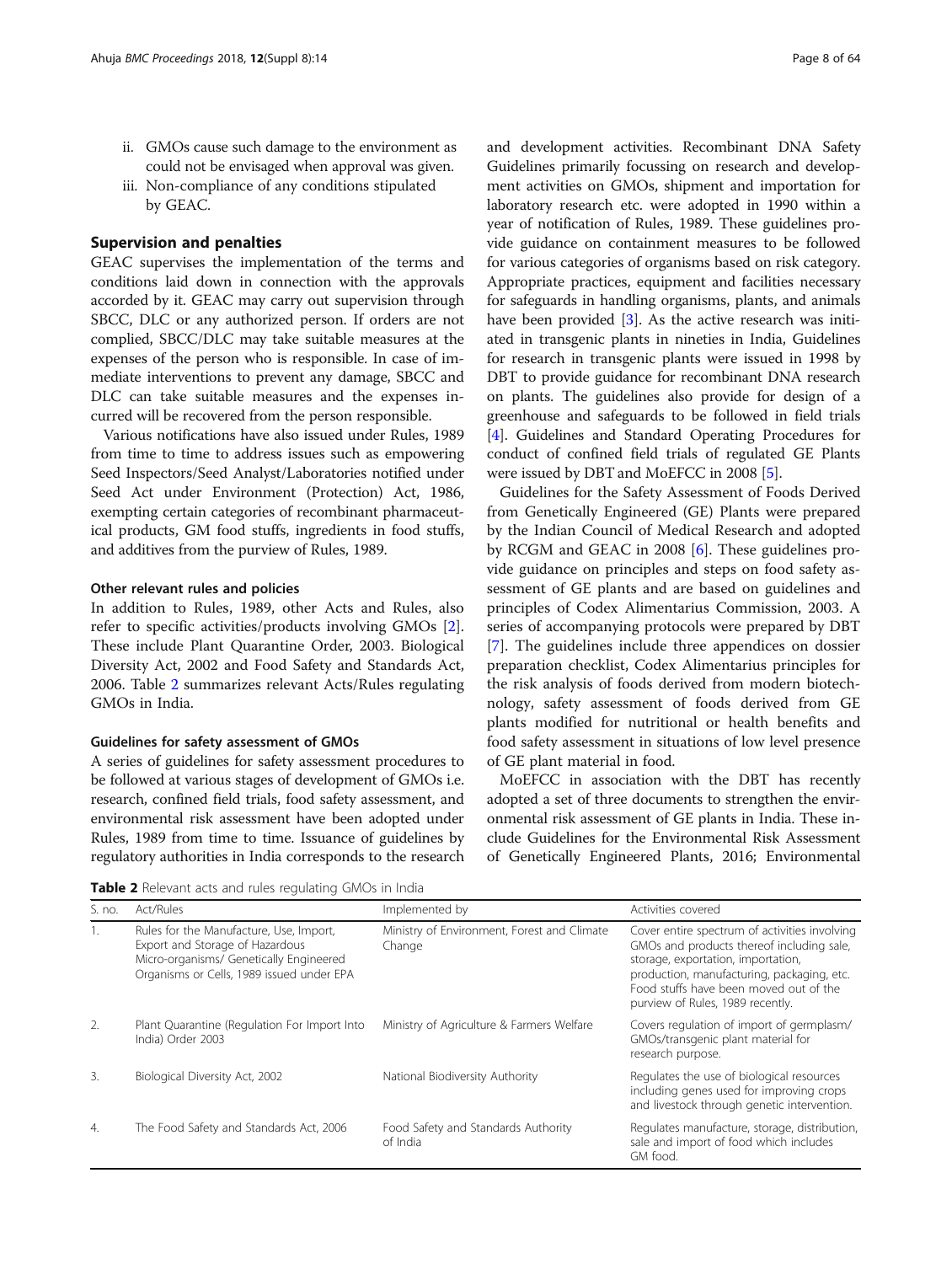<span id="page-4-0"></span>Risk Assessment of Genetically Engineered Plants: A Guide for Stakeholders and Risk Analysis Framework, 2016 [[8](#page-6-0)]. The Risk Analysis Framework is based on the problem formulation approach. Concept and principles of Risk Assessment, Risk Management and Risk Communication have been explained in the Risk Analysis Framework. Guidelines for ERA of GE plants have been prepared in consonance with Annex III to the Cartagena Protocol on Biosafety, to which India is a signatory.

# Status of research and commercialization of GMOs in India

India has a very rich and innovative R&D pipeline, as evident from the fact that there are more than 500 active IBSCs in the country. Several public and private sector institutions are involved in the research and development of GE plants in India. In one of the surveys conducted by MoEFCC in 2014 under the Phase II Capacity Building Project on Biosafety, over 85 different plant species were identified as currently being used in experimental work, including plants used for food, livestock feed, fiber fuel and dietary or medicinal purposes [[9\]](#page-6-0). A comprehensive list of all of the crop species identified by respondents in the survey is placed in Table 3.

Out of the above, more than 20 plants with varying traits such as hybrid seed production, insect resistance, herbicide tolerance, abiotic stress tolerance, nutritional enhancement, etc. are under various stages of field trials [[10\]](#page-6-0). A list of GE plants for which confined field trials have been approved in the past 4 years is placed below Table [4.](#page-5-0)

Table 3 List of crop species in the R&D pipeline

To date, Bt cotton is the only GE plant approved for commercial cultivation in India.

In addition to the above, research involving GM microorganisms for healthcare and industrial application under contained conditions is underway in several organizations. Indian companies are actively involved in products of similar biologics (also referred as biosimilars).

Regarding research in GE insects, limited efforts have been made by an Indian company for taking forward from technology from male sterile mosquitoes developed by Oxitec. The company has completed mating compatibility experiments with Indian strains and set up facilities for contained trials.

Development of GE silkworms is being actively pursued and field trials have been undertaken. All these applications are being dealt with on a case by case basis and no separate guidelines have been issued so far by the regulators.

### Regulation of genome engineering Technologies in India

Recognising the global advances in the area of genome engineering technologies and huge potential for practical applications in healthcare and agriculture, initiatives have been taken in India by leading research institutions. In 2014, DBT has constituted a dedicated Task Force on "Genome Engineering Technologies and their Applications" with a vision to foster innovation and promote development of Genome-wide Analysis and Engineering Technologies to make them accessible and affordable for wider use in life sciences. It is proposed to strengthen facilities on emerging technologies such as gene editing and support research projects. Efforts are also underway

| Amorphaphallus Apple  | Cenchrus           | Lathyrus Lucerne       | Rice               |
|-----------------------|--------------------|------------------------|--------------------|
| Arabidopsis           | Centaurea depressa | Maize                  | Rubber tree)       |
| Areca nut             | Chickpea           | Mango                  | Safflower          |
| Brassica caranata     | Chili              | Medicinal plants       | Scented rose       |
| Brassica juncea       | Cocoa              | Melia                  | Sesame             |
| Brassica napus        | Coconut            | Millet                 | Sorghum            |
| Brassica nigra        | Coffee             | Morus sp.              | Soybean            |
| Brassica rapa         | Common bean        | Mung bean              | Spinach Stevia     |
| Bacopa monnieri       | Cotton             | Mustard                | Sugarcane          |
| Bamboo                | Cowpea             | Ocimum sanctum         | Sunflower          |
| Banana                | Cumin              | Oilseed brassicas Okra | Sweet potato       |
| Black gram            | Dendrobian         | Onion                  | Swertia spp.       |
| Black pepper Brahmi   | Dolichos           | Panicum                | Switennia mehagony |
| Brassica spp. Brinjal | Eleusine coracana  | Papaya                 | Tea                |
| <b>Broccoli</b>       | Eucalyptus         | Pearl millet           | Teak Tobacco       |
| Cabbage Capsicum      | Field pea          | Pennisetum             | Tomato             |
| Cardamom Cassava      | Finger millet      | Phalaris minor         | Triticale          |
| Castor                | Foxtail millet     | Phillanthus Picorhhiza | Turmeric           |
| Casuarina             | Garden pea         | kurroa Pigeon pea      | Vegetables         |
| Catharanthus          | Ginger             | Pomegranate            | Watermelon         |
| Cauliflower           | Gmelina            | Poplar                 | Wheat              |
|                       | Green gram         | Potato                 | Withania somnifera |
|                       | Ground nut         | Red pepper             |                    |
|                       | Guava              |                        |                    |
|                       | Isagbol            |                        |                    |
|                       | Jatropha           |                        |                    |
|                       |                    |                        |                    |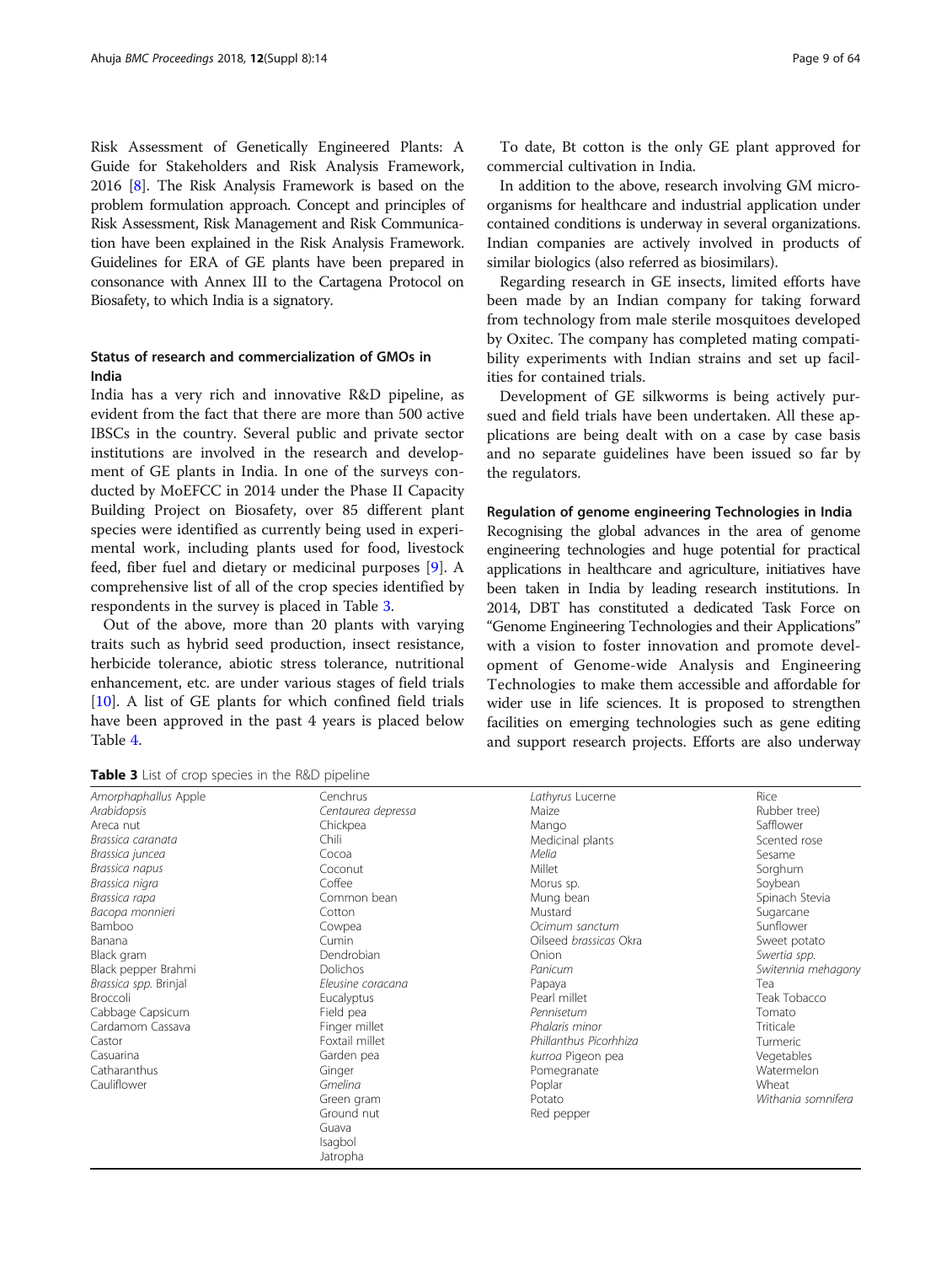| S. N. | Plant       | Trait                                                                                      | Organization                                                                                                                            |
|-------|-------------|--------------------------------------------------------------------------------------------|-----------------------------------------------------------------------------------------------------------------------------------------|
| 2.    | Brinjal     | Insect resistance                                                                          | - Indian Agricultural Research Institute<br>- Maharashtra Hybrid Seeds Company Limited (MAHYCO)<br>- Bejo Sheetal Seeds                 |
| 3.    | Cabbage     | Insect resistance                                                                          | - Sungro Seeds                                                                                                                          |
| 4.    | Castor      | Insect resistance                                                                          | - Indian Institute of Oilseeds Research                                                                                                 |
| 5.    | Cauliflower | Insect resistance                                                                          | - Sungro Seeds                                                                                                                          |
| 6.    | Chickpea    | Abiotic stress tolerance, insect resistance                                                | - Indian Institute of Pulses Research<br>- International Crops Research Institute for the<br>Semi-Arid Tropics (ICRISAT)<br>- MAHYCO    |
| 7.    | Corn        | Insect resistance, herbicide tolerance                                                     | - Monsanto<br>- Pioneer<br>- Dow Agrosciences                                                                                           |
| 8.    | Cotton      | Insect resistance, herbicide tolerance                                                     | - Central Institute of Cotton Research<br>- MAHYCO<br>- Dow Agrosciences                                                                |
| 9.    | Groundnut   | Virus resistance, abiotic stress tolerance                                                 | - ICRISAT                                                                                                                               |
| 10.   | Mustard     | Hybrid seed production                                                                     | - University of Delhi South Campus                                                                                                      |
| 11.   | Okra        | Insect resistance                                                                          | - MAHYCO                                                                                                                                |
| 12.   | Papaya      | Virus resistance                                                                           | - Indian Institute of Horticultural Research                                                                                            |
| 13.   | Pigeon pea  | Insect resistance                                                                          | - Indian Institute of Pulses Research<br>- MAHYCO                                                                                       |
| 14.   | Potato      | Tuber sweetening, fungal resistance                                                        | - Central Potato Research Institute                                                                                                     |
| 15.   | Rice        | Insect resistance, diseases resistance, hybrid seed<br>production, nutritional enhancement | - Indian Agricultural Research Institute<br>- Tamil Nadu Agricultural University<br>- Bayer Bioscience<br>- MAHYCO<br>- BASF India Ltd. |
| 16.   | Rubber      | Abiotic stress tolerance                                                                   | - Rubber Research Institute of India                                                                                                    |
| 17.   | Sorghum     | Insect resistance, abiotic stress tolerance                                                | - Indian Institute of Millets Research                                                                                                  |
| 18.   | Sugarcane   | Insect resistance                                                                          | - Sugarcane Breeding Institute                                                                                                          |
| 19.   | Tomato      | Insect resistance, virus resistance, fruit ripening                                        | - Indian Institute of Vegetable Research<br>- National Research Centre on Plant Biotechnology<br>- MAHYCO                               |
| 20.   | Watermelon  | Virus resistance                                                                           | - Indian Institute of Horticultural Research                                                                                            |
| 21.   | Wheat       | Effect of mutant strains Azotobacter                                                       | - National Research Centre on Plant Biotechnology                                                                                       |

<span id="page-5-0"></span>**Table 4** An indicative list of GE plants approved for confined field trials in India in last 4 years

to develop human resource to catch up with the growth in this area and harness the benefits of these technologies for basic or applied use in larger context and drive research for technology development towards basic and applied use.

Regarding regulation of genome engineering technologies, there is still a debate in the country. The definition of GE technology as in Rules, 1989 is very broad based and include "modification, deletion or removal of parts of heritable material". This implies that all new technologies will be subject to regulation under provision of Rules, 1989.

# Conclusions

As India is a signatory to Cartagena Protocol on Biosafety, the definition of modern biotechnology as in the Protocol was proposed to be adopted in the Bill for setting up of

Biotechnology Regulatory Authority of India in 2013. However, the bill was lapsed and further action on the same is awaited.

In view of the present definition, it is expected that regulatory considerations for new and emerging technologies will be on a case by case basis based on the existing regulatory framework i.e. Rules, 1989 in the near future.

#### Acknowledgements

This work is part of a special issue of this journal produced as part of a workshop entitled "Environmental Release of Engineered Pests: Building an International Governance Framework," hosted at North Carolina State University on October 5-6, 2016 and organized by the Genetic Engineering & Society Center and CSIRO. The workshop agenda and presentation slides from the meeting can be found at: [https://research.ncsu.edu/ges/research/](https://research.ncsu.edu/ges/research/projects/oecd-crp-meeting/) [projects/oecd-crp-meeting/.](https://research.ncsu.edu/ges/research/projects/oecd-crp-meeting/)